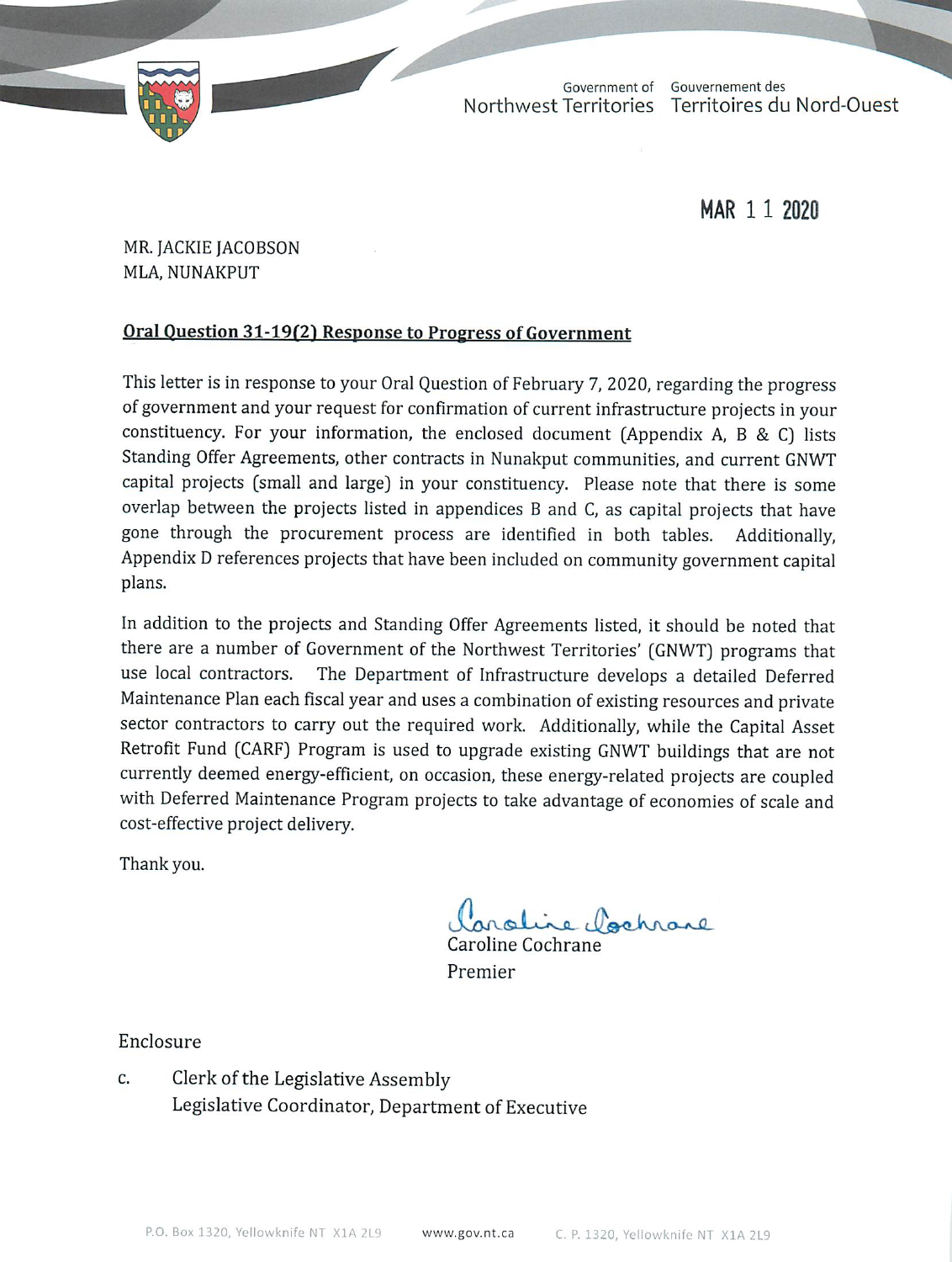| <b>Standing Offer Agreements</b>              |                                        |               |                                     |                   |  |  |
|-----------------------------------------------|----------------------------------------|---------------|-------------------------------------|-------------------|--|--|
| <b>Standing Offer</b><br><b>Agreement No.</b> | <b>Description</b>                     | Community     | <b>Contractor</b>                   | <b>BIP Status</b> |  |  |
| S03745                                        | <b>Building Maintenance Services</b>   | Sachs Harbour | <b>JD</b> General Contracting       | Local             |  |  |
| S03950 (Ranked 1st)                           | Labour & Maintenance Services          | Tuktoyaktuk   | Plumb Crazy Mechanical Ltd          | <b>NWT</b>        |  |  |
| SO3951 (Ranked 2nd)                           | Labour & Maintenance Services          | Tuktoyaktuk   | <b>Territorial Investment</b>       | Local             |  |  |
| S03882                                        | <b>Building Maintenance Services</b>   | Tuktoyaktuk   | K.D. Repair Services Ltd            | Local             |  |  |
| S03731                                        | <b>Carpentry and Painting Services</b> | Tuktoyaktuk   | 6222 NWT Ltd O/A KDN<br>Contracting | Local             |  |  |
| S03943                                        | Electrical Service & Labour Services   | Tuktoyaktuk   | Arctic Storage and Rentals          | <b>NWT</b>        |  |  |
| S03944                                        | Electrical Service & Labour Services   | Tuktoyaktuk   | <b>Howard Electric</b>              | Local - Non-BIP   |  |  |
| S03945                                        | Electrical Service & Labour Services   | Tuktoyaktuk   | MKR Duke Electric Inc.              | NWT-Non-BIP       |  |  |

**Appendix A – Standing Offer Agreements**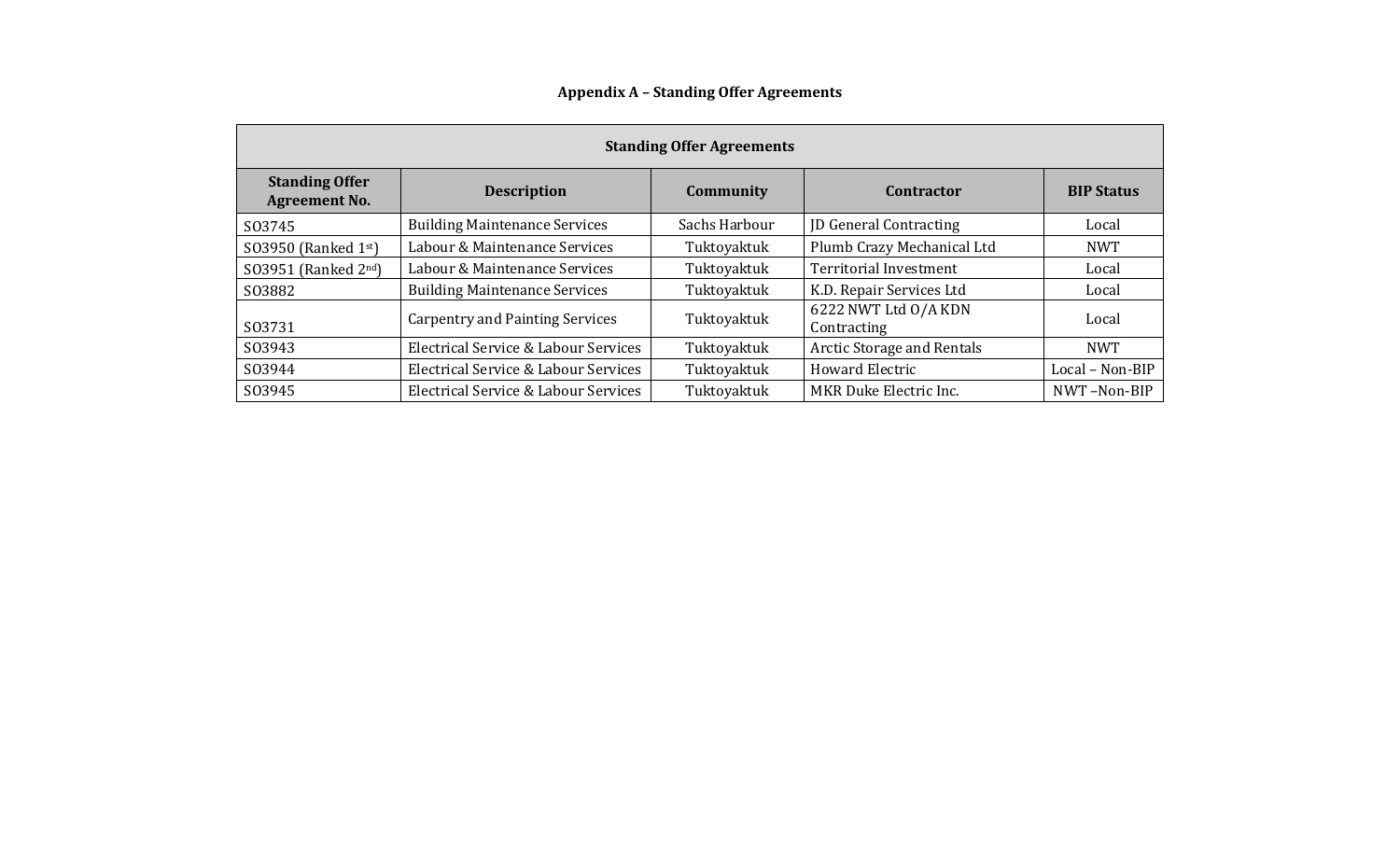## **Appendix B – Nunakput Contracts**

| <b>Client Department</b>       | Contract      | <b>Community</b>                       | <b>Contract Description</b>                           | <b>C/G/S</b> | <b>End Date</b> | <b>Award Type</b>                       | <b>Contractor</b>                          | Business Status   Contract Value |                |
|--------------------------------|---------------|----------------------------------------|-------------------------------------------------------|--------------|-----------------|-----------------------------------------|--------------------------------------------|----------------------------------|----------------|
| Infrastructure                 | 0000000801    | Paulatuk                               | Fuel Sales, Dispensing and Delivery                   | Services     |                 | 5/1/2021 Request for Proposal           | <b>KDN Contracting</b>                     | <b>BIP Registered</b>            | 1,096,650.00   |
| Infrastructure                 | 0000002827    | Paulatuk                               | Paulatuk Planning Study                               | Services     |                 | 11/30/2019 Request for Proposal         | <b>Stantec Architecture Ltd</b>            | NWT-Non Bip                      | 45,570.00      |
| Infrastructure                 | 0000002843    | Tuktovaktuk                            | A/E Culvert Replacement                               | Services     |                 | 9/1/2020 Request for Proposal           | <b>Dillon Consulting Limited</b>           | <b>BIP Registered</b>            | 78,665.00      |
| Infrastructure                 | 0000002912    | Ulukhaktok                             | Bridge Rehab Materials                                | Goods        |                 | 7/1/2019 Invitational Request under 25K | Hay River Home Building Centre             | <b>BIP Registered</b>            | 14,251.47      |
| Infrastructure                 | 0000003010    | Sachs Harbour                          | Air charter                                           | Services     |                 | 7/31/2019 Request for Tenders           | Air Tindi Ltd.                             | <b>BIP Registered</b>            | 16,216.30      |
| Infrastructure                 | 0000003140    | Paulatuk                               | Supply and Delivery of Jet A1                         | Services     |                 | 3/31/2020 Sole Source                   | Arctic Petroleum Services Ltd.             | <b>NWT Non-BIP</b>               | 390,308.27     |
| Infrastructure                 | 0000003187    | Tuktoyaktuk                            | <b>Fuel Transport Services</b>                        | Goods        |                 | 8/31/2022 Request for Tenders           | E Gruben's Transport Ltd.                  | <b>BIP Registered</b>            | 148,500.00     |
| Infrastructure                 | 0000003226    | Paulatuk                               | Angik School Lighting Upgrade                         | Construction |                 | 3/30/2020 Request for Tenders           | Ryfan Inc                                  | <b>BIP Registered</b>            | 535,467.00     |
| Infrastructure                 | 0000003428    | Paulatuk                               | Supply and Install Fence                              | Services     |                 | 10/31/2020 Request for Tenders          | Northern Industrial Construction Ltd       | <b>BIP Registered</b>            | 123,379.00     |
| Infrastructure                 | 0000003462    | Tuktovaktuk                            | <b>Geotechnical Engineering Services</b>              | Services     |                 | 6/30/2020 Request for Proposal          | Kiggiak-EBA Consulting Ltd.                | <b>NWT Non-BIP</b>               | 170,550.00     |
| <b>NWT Housing Corporation</b> | 0000011016    | Paulatuk                               | Unit 39/40 PTuk old po 10748                          | Construction |                 | 6/30/2019 Request for Information       | Territorial Investments Ltd.               | <b>BIP Registered</b>            | 34,250.00      |
| <b>NWT Housing Corporation</b> | 0000011058    | Paulatuk                               | Unit 7 Paulatuk MiR                                   | Construction |                 | 7/29/2019 Request for Tenders           | Territorial Investments Ltd.               | <b>BIP Registered</b>            | 105,898.24     |
| <b>NWT Housing Corporation</b> | 0000011087    | Paulatuk                               | Major M&I Unit 28 - PTuk                              | Construction |                 | 11/29/2019 Request for Tenders          | Territorial Investments Ltd.               | <b>BIP Registered</b>            | 120,737.60     |
| <b>NWT Housing Corporation</b> | 0000011194    | Tuktoyaktuk                            | Major M&I Repairs Unit 408-411                        | Construction |                 | 9/16/2019 Request for Tenders           | <b>TD&amp;L Painting &amp; Maintenance</b> | <b>BIP Registered</b>            | 54,945.00      |
| <b>NWT Housing Corporation</b> | 0000011257    | Tuktovaktuk                            | Haul gravel to Tuk Duplex                             | Goods        |                 | 10/31/2019 Request for Information      | Bob's Welding & Heavy Equipment            | <b>BIP Registered</b>            | 36,100.00      |
| <b>NWT Housing Corporation</b> | 0000011273    | Tuktovaktuk                            | Warehouse - Stairs                                    | Services     |                 | 10/31/2019 Request for Tenders          | Nextreme                                   | <b>BIP Registered</b>            | 67,969.00      |
| <b>NWT Housing Corporation</b> | 0000011322    | Tuktoyaktuk                            | Tuk Preventitive Maintenance                          | Construction |                 | 9/30/2019 Request for Tenders           | Rocky's Plumbing & Heating Ltd.            | <b>BIP Registered</b>            | 16,350.00      |
| <b>NWT Housing Corporation</b> | 0000011662    | Tuktoyaktuk                            | <b>Fuel Tank Installation</b>                         | Construction |                 | 11/29/2019 Request for Information      | Plumb Crazy Mechanical Ltd.                | <b>BIP Registered</b>            | 32,196.90      |
| Infrastructure                 | CT101539      | Sachs Harbour                          | Icicle Inn Site Demolition                            | Construction |                 | 3/31/2020 Request for Tenders           | <b>IMG-Golder Corporation</b>              | <b>BIP Registered</b>            | \$1,552,241.00 |
| Transportation                 | CT101544      | Sachs Harbour                          | <b>Sachs Harbour Airport Operations</b>               | Construction |                 | 3/31/2020 Sole Source                   | <b>Hamlet of Sachs Harbour</b>             | <b>NWT Non-BIP</b>               | 729,111.72     |
| Transportation                 | CT101555      | Ulukhaktok                             | <b>Ulukhaktok Airport Operations</b>                  | Construction |                 | 4/30/2020 Sole Source                   | <b>Hamlet of Ulukhaktok</b>                | <b>NWT Non-BIP</b>               | 859,916.04     |
| Transportation                 | CT101573      | Paulatuk                               | Paulatuk Airport Oprations                            | Construction |                 | 7/31/2020 Sole Source                   | <b>Hamlet of Paulatuk</b>                  | NWT Non-BIP                      | 830,136.40     |
| Infrastructure                 | SC440367      | Sachs Harbour                          | Fuel Sales, Dispensing and Del                        | Services     |                 | 5/22/2020 Request for Proposal          | Ikahuk Co-operative Ltd.                   | NWT Non-BIP                      | 789,670.00     |
| Infrastructure                 | SC795224      | Paulatuk                               | <b>RCMP Paulatuk Ramp</b>                             | Construction | 3/31/2020       |                                         | Williams Engineering Canada Inc.           | <b>BIP Registered</b>            | 33,512.41      |
| Infrastructure                 | SC-INF01-2146 | Tuktoyaktuk                            | Tuktoyaktuk Airport O&M                               | Construction |                 | 10/31/2023 Request for Tenders          | E Gruben's Transport Ltd.                  | <b>BIP Registered</b>            | 941,640.00     |
| Infrastructure                 | 0000003166    | Tuktoyaktuk                            | Visitor Centre - Modular                              | Goods        |                 | 5/31/2020 Sole Source -NMPP             | Arctic Storage & Rentals Ltd               | <b>BIP Registered</b>            | 298,000.00     |
| Infrastructure                 | 0000002845    | Paulatuk, Sachs<br>Harbour, Ulukhaktok | New Junior Kindergarten Outdoor Play<br><b>Spaces</b> | Construction |                 | <b>Request for Tender</b>               | Northern Industrial Construction Ltd.      | <b>BIP Registered</b>            | 563,023.00     |
|                                |               |                                        |                                                       |              |                 |                                         |                                            | <b>TOTAL</b>                     | \$9,685,254.35 |

*Contracts CT101544, CT101555, CT 101573, and SC-INF01-2146 are airport maintenance contracts which are typically three to five years long. Contractors maintain the airport to a set of standards and regulations set out by the GNWT and Transport Canada.*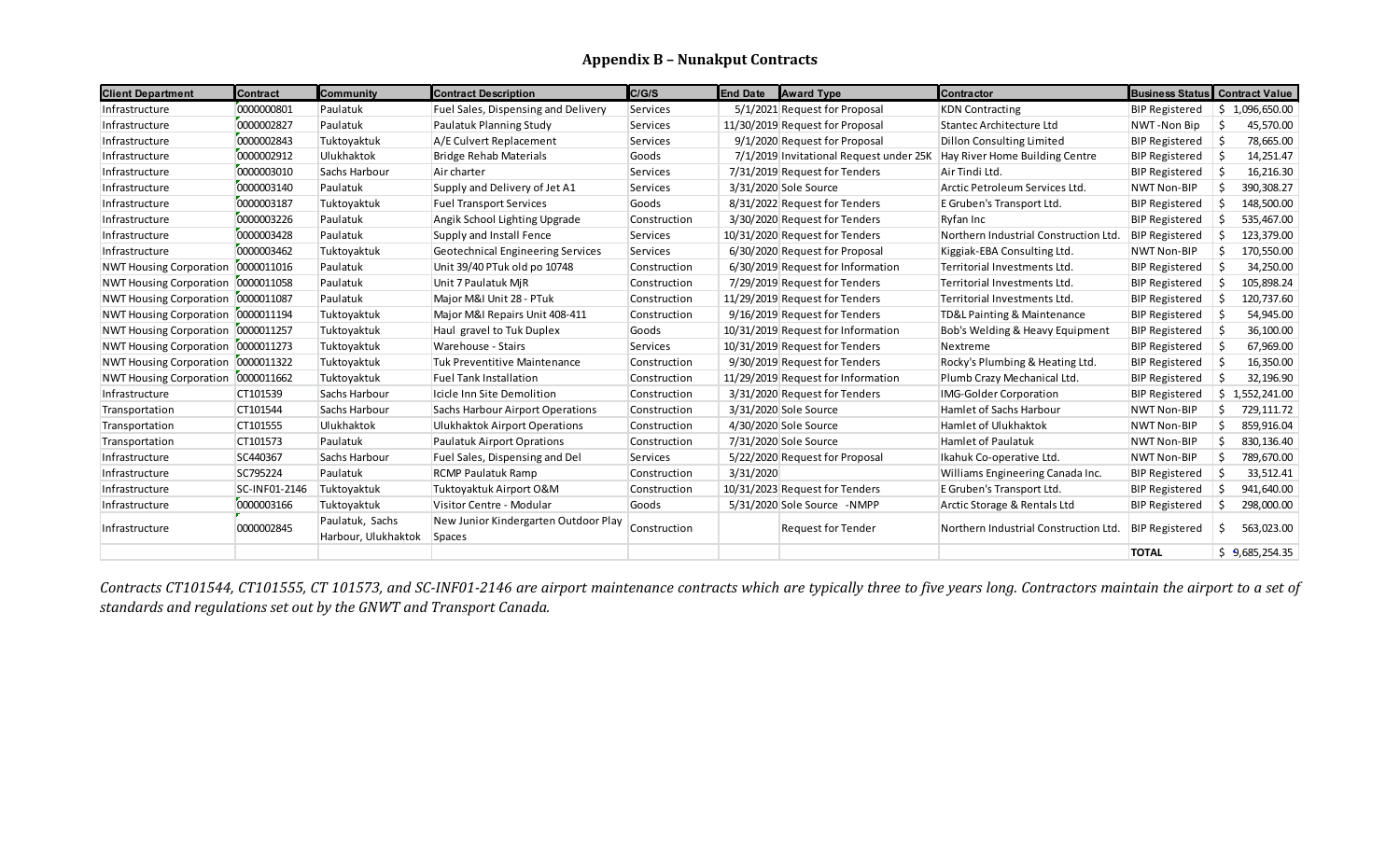#### **2019-20 Capital Plan Project Location Project Budget Status Contractor Small Capital** Surface Water Surface Water Sachs Harbour \$109,000 Consulting phase complete, delayed until FY 2021 due<br>Management Sachs Harbour \$109,000 to mobilization of equipment to mobilization of equipment Tourism Information Tuktoyaktuk \$300,000 Awarded under NWT Manufactured Products Policy Arctic Storage & Rentals Ltd Centre Junior Kindergarten Playgrounds Tuktoyaktuk, Sachs Harbour, Tuktoyaktuk <mark>\$1,922,000 (On-going, multi-year projects</mark> Northern Industrial Construction Angik School Lighting Upgrades Tuktoyaktuk \$535,467 Part of the Capital Asset Retrofit Fund (CARF) program – LED lighting and control upgrade, project carryover from 2018-2019. Ryfan, Inc. NWTHC Housing Project Tuktoyaktuk \$375,000 NWTHC – Major retrofit, 4 units, public housing TD & L Painting **Large Capital (>\$600,000)** NWTHC Housing NWTHC Housing<br>Project Tuktoyaktuk \$1,950,000 NWTHC – market housing, materials and labour, 4 units Contract not awarded for market housing units. Funding re-profiled to support construction of homeownership units in Paulatuk and Tuktoyaktuk in 2020-21 Sachs Harbour Diesel Power Plant (ICIP) Sachs Harbour \$15,000,000 NTPC has awarded a contract for the construction of the plant to a firm which began construction in southern Canada during summer 2019. Once completed, the diesel plant will be shipped to Sachs Harbour for installation at the site in the fall of 2020. Wildstone Construction Mangilaluk School Renovations and Addition Tuktoyaktuk \$29,000,000 Construction tender closed in Aug, bids higher than budget. Additional costing provided/reviewed for cost reduction options, however still \$1.8M away from target budget. ECE was approved for additional \$1.8M. Drawings received from consultant, in review by contractor, to confirm revised scope of work is within the available budget. Contract not yet awarded.

### **Appendix C – 2019/20 and 2020/21 Capital Plan – GNWT Projects in Nunakput**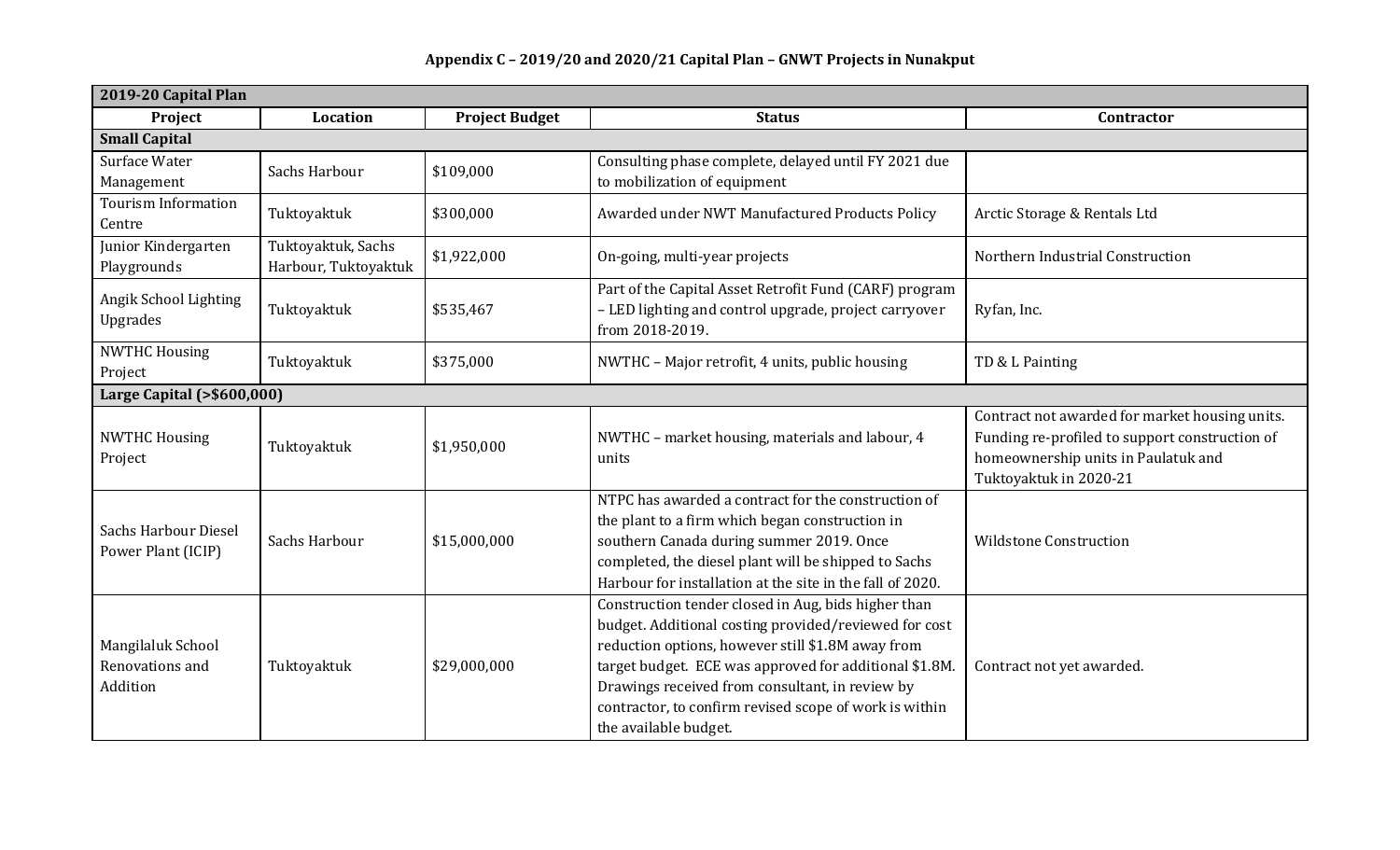| 2020-21 Capital Plan                    |               |                       |                                                               |                           |  |
|-----------------------------------------|---------------|-----------------------|---------------------------------------------------------------|---------------------------|--|
| Project                                 | Location      | <b>Project Budget</b> | <b>Status</b>                                                 | Contractor                |  |
| <b>Small Capital</b>                    |               |                       |                                                               |                           |  |
| Surface Water<br>Management Phase 1     | Sachs Harbour | \$300,000             | Replacement of culverts within the runway and<br>access roads | Contract not yet awarded. |  |
| Airport Oil Handling<br>Facility        | Sachs Harbour | \$500,000             | Partial replacement of the airport oil handling facility      | Contract not yet awarded. |  |
| <b>CARF</b> - Health Centre<br>upgrades | Ulukhaktok    | \$500,000             | Direct digital control and lighting upgrade                   | Contract not yet awarded. |  |
| <b>NWTHC Housing</b><br>Project         | Paulatuk      | \$280,000             | NWTHC - Major retrofit, 2 units, public housing               | Contract not yet awarded. |  |
| <b>NWTHC Housing</b><br>Project         | Ulukhaktok    | \$220,000             | Major retrofit, 2 units, public housing202                    | Contract not yet awarded. |  |
| <b>Large Capital</b>                    |               |                       |                                                               |                           |  |
| <b>NWTHC Housing</b><br>Project         | Tuktoyaktuk   | \$1,240,000           | NWTHC - materials and labour, 2 units, Public<br>housing      | Contract not yet awarded. |  |
| <b>NWTHC Housing</b><br>Project         | Ulukhaktok    | \$1,100,000           | Materials and labour, 2 units, Market housing                 | Contract not yet awarded. |  |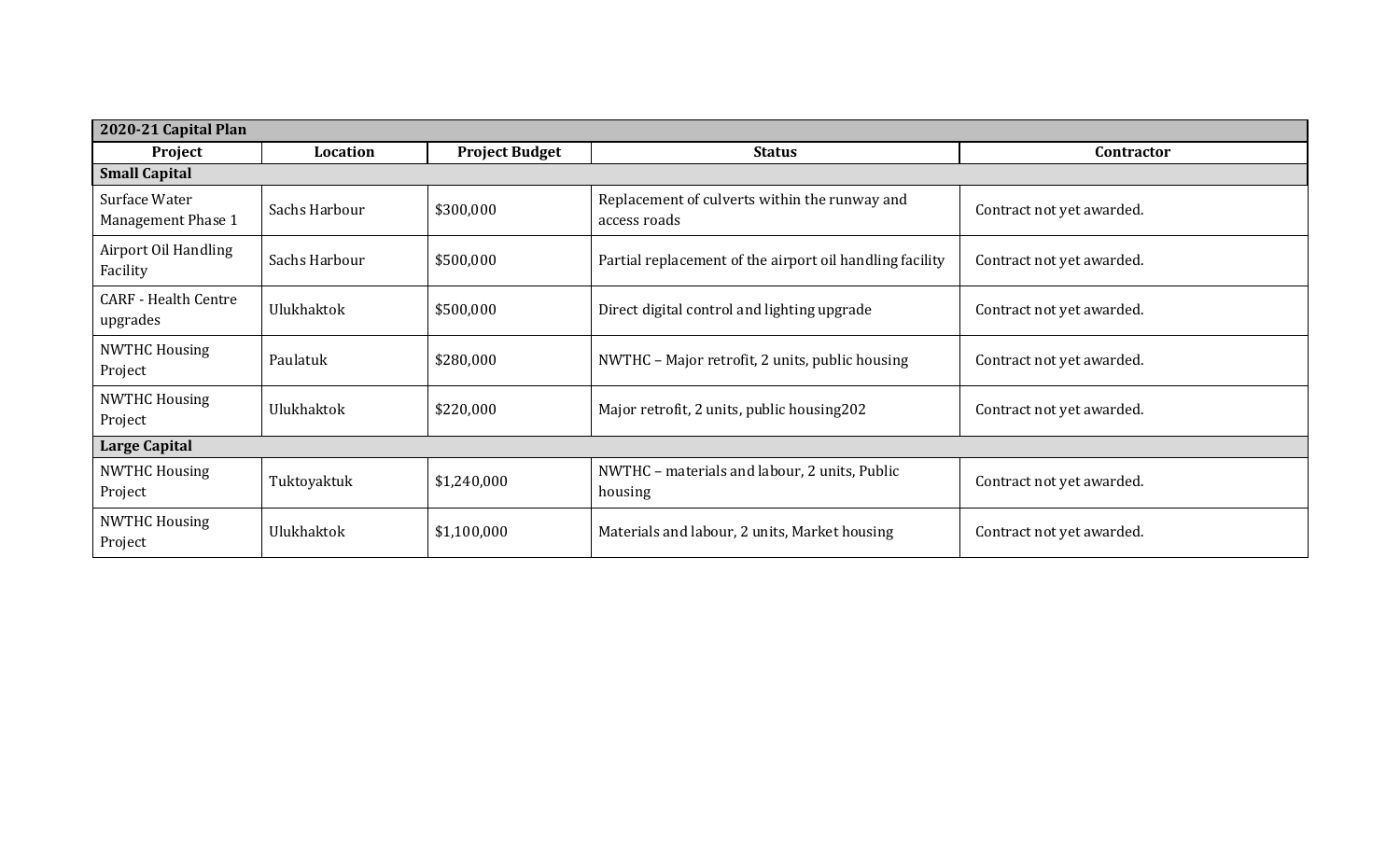| <b>PAULATUK</b>                     |                     |           |                          |  |  |
|-------------------------------------|---------------------|-----------|--------------------------|--|--|
| <b>Project Name</b>                 | <b>Project Cost</b> | 2019/20   | 2020/2021                |  |  |
| <b>Small Capital</b>                |                     |           |                          |  |  |
| Sewage Lagoon Improvements          | \$250,000           | \$223,000 | \$10,000                 |  |  |
| Solid Waste Improvements            | \$512,000           | \$100,000 | \$100,000                |  |  |
| Maintenance Garage Office           | \$35,000            | \$35,000  |                          |  |  |
| Parking Garage Upgrade              | \$40,000            | \$40,000  |                          |  |  |
| Road Work (access road to cemetery) | \$40,000            | \$40,000  |                          |  |  |
| Youth Centre Upgrade                | \$70,000            | \$55,000  | \$15,000                 |  |  |
| Playground                          | \$110,000           | \$40,000  |                          |  |  |
| Solar Panels                        | \$353,400           | \$326,400 | \$2,000                  |  |  |
| 3-Bay Garage Retrofit               | \$90,000            | \$35,000  |                          |  |  |
| Maintenance Garage Upgrade          | \$40,000            | \$10,000  | \$10,000                 |  |  |
| Arena Upgrade                       | \$60,000            | \$30,000  |                          |  |  |
| <b>Ball Diamond Upgrade</b>         | \$10,000            | \$10,000  |                          |  |  |
| Portable Outdoor Stage              | \$40,000            |           | \$40,000                 |  |  |
| <b>Asset Management Trainee</b>     | \$520,000           | \$65,000  | \$65,000                 |  |  |
|                                     |                     |           |                          |  |  |
| Large Capital (>\$600,000)          |                     |           |                          |  |  |
| Water Treatment Plan                | \$3,200,000         | \$480,000 | $\overline{\phantom{0}}$ |  |  |
| Road Work                           | \$1,254,000         | \$300,000 | \$300,000                |  |  |
|                                     |                     |           |                          |  |  |

# **Appendix D – 2019/20 and 2020/21 Community Government Capital Projects**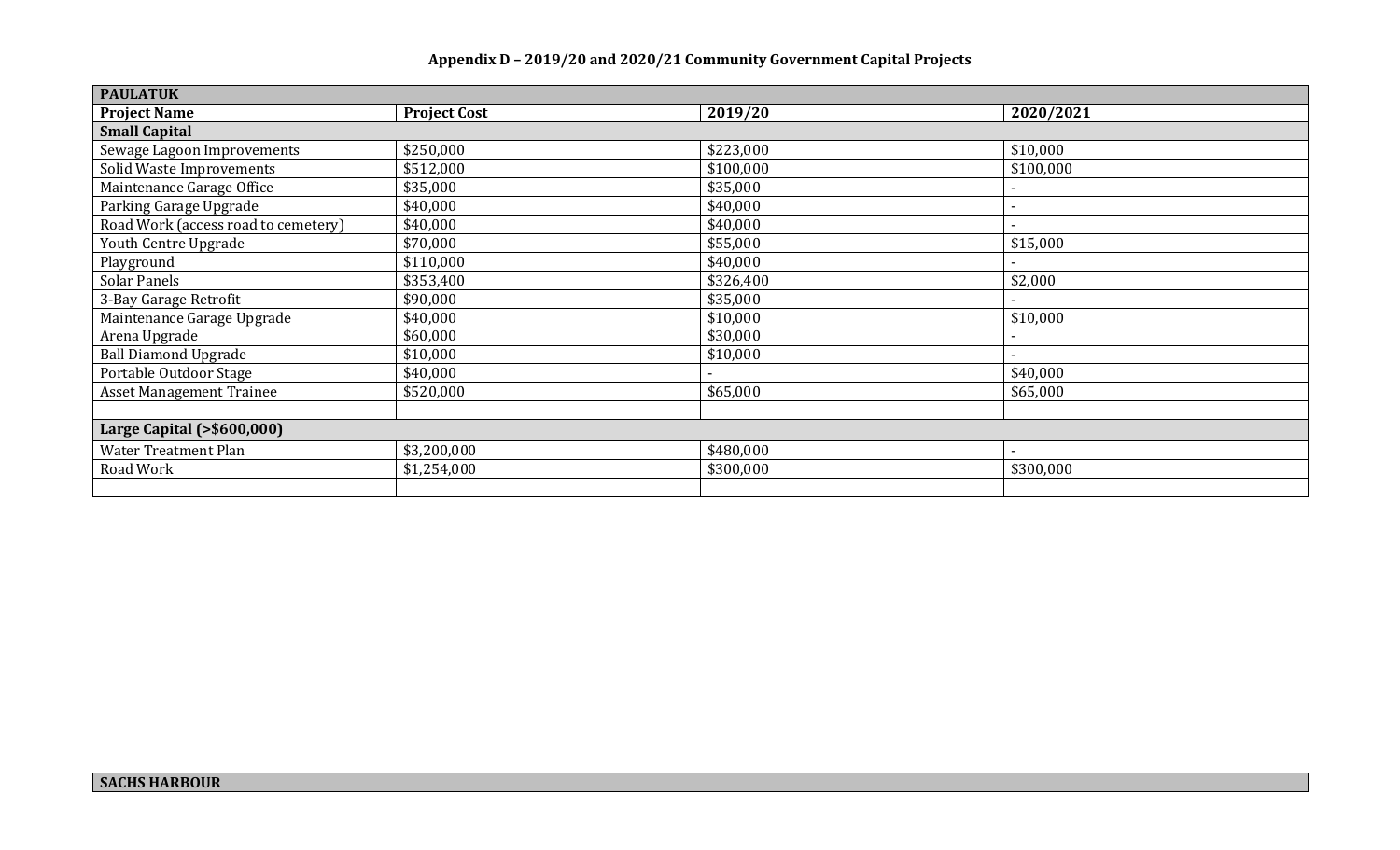| <b>Project Name</b>                     | <b>Project Cost</b> | 2019/20     | 2020/2021   |  |  |
|-----------------------------------------|---------------------|-------------|-------------|--|--|
| <b>Small Capital</b>                    |                     |             |             |  |  |
| <b>Water Treatment Plant Relocation</b> | \$500,000           |             |             |  |  |
| Hamlet Office Retro Fit                 | \$250,000           | \$250,000   |             |  |  |
| New Playground                          | \$25,000            | \$25,000    |             |  |  |
| <b>Fitness Centre Upgrades</b>          | \$5,000             | \$5,000     |             |  |  |
| <b>Community Complex Porch</b>          | \$15,000            | \$15,000    |             |  |  |
| Cold Storage Roof                       | \$20,000            | \$20,000    |             |  |  |
| Graveyard Upgrades                      | \$10,000            | \$10,000    |             |  |  |
| <b>Beach Front Upgrades</b>             | \$10,000            | \$10,000    |             |  |  |
| Staff House - Retrofit                  | \$100,000           | \$100,000   |             |  |  |
| Old SWS Clean-up                        | \$60,000            |             |             |  |  |
|                                         |                     |             |             |  |  |
| Large Capital (>\$600,000)              |                     |             |             |  |  |
| Arena to Garage Conversion              | \$3,100,000         | \$1,300,000 | \$1,800,000 |  |  |
| Outdoor Arena with Quonset Structure    | \$1,000,000         | \$100,000   | \$306,000   |  |  |
| Road Upgrades                           | \$600,000           | \$200,000   | \$200,000   |  |  |
| <b>SWS Upgrades</b>                     | \$1,940,000         | \$40,000    |             |  |  |
|                                         |                     |             |             |  |  |

| <b>TUKT</b><br><b>OVAITHIV</b><br>$\blacksquare$<br>AN |                |         |                |
|--------------------------------------------------------|----------------|---------|----------------|
| <b>Project</b><br>t Name                               | - Project Cost | 2019/20 | /2021<br>2020/ |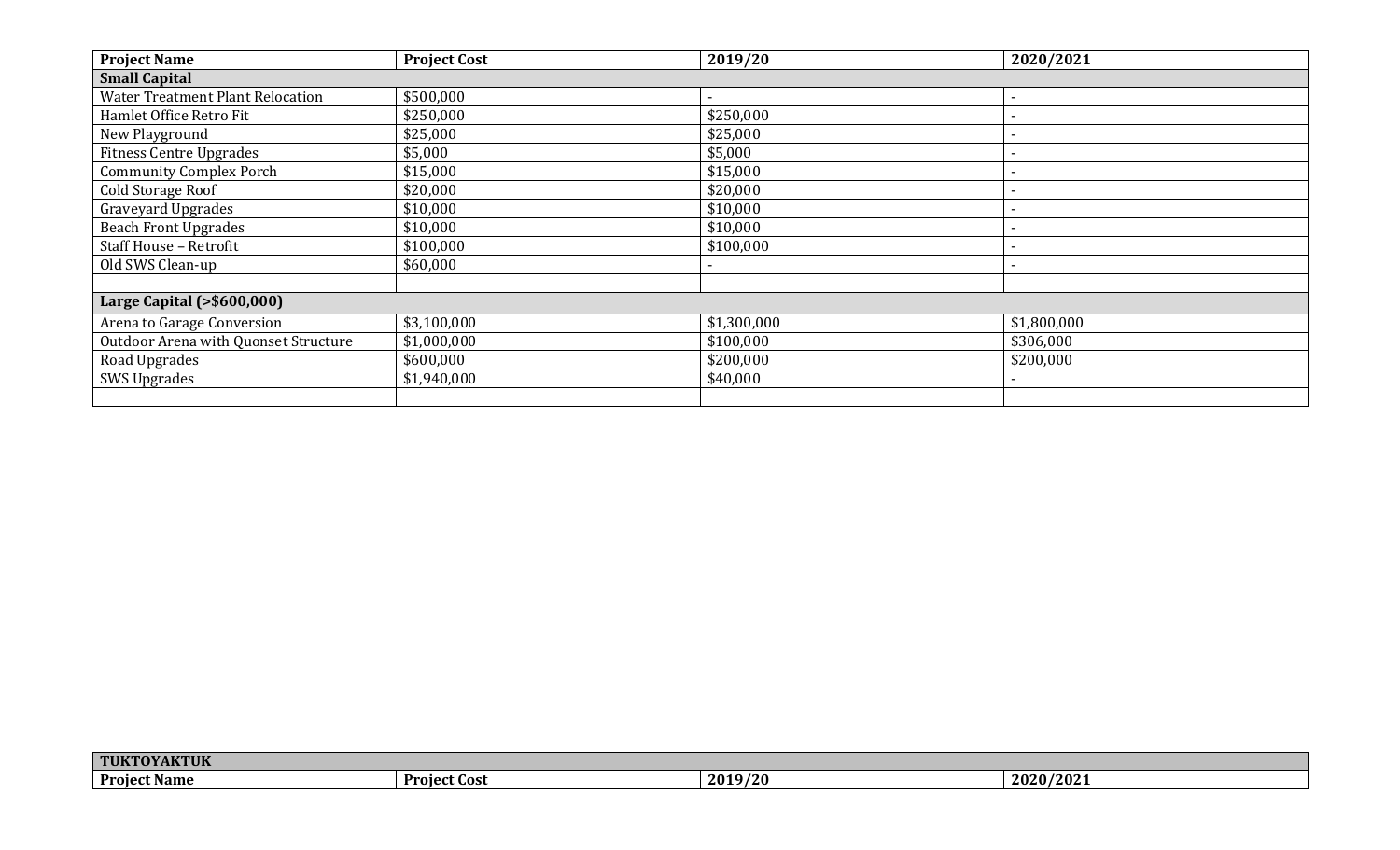| <b>Small Capital</b>                |             |             |             |  |
|-------------------------------------|-------------|-------------|-------------|--|
| Hamlet Office Upgrade               | \$25,000    | \$25,000    |             |  |
| <b>Baseball Field Upgrade</b>       | \$14,000    | \$14,000    |             |  |
| New Pool                            | \$400,000   |             |             |  |
| <b>Basketball Court Upgrade</b>     | \$5,000     | \$5,000     |             |  |
| Curling Club Building               | \$400,000   | \$200,000   |             |  |
| Docks                               | \$15,000    | \$15,000    |             |  |
| Sod House                           | \$10,000    | \$10,000    |             |  |
| Ice House                           | \$10,000    | \$10,000    |             |  |
| <b>Right Tracks for Water Truck</b> | \$24,500    | \$24,500    |             |  |
| Arena Upgrade                       | \$50,000    | \$50,000    |             |  |
| Cemetery                            | \$50,000    | \$50,000    |             |  |
| Sewage Lagoon Upgrades              | \$50,000    | \$50,000    |             |  |
| <b>Swimming Pool Upgrades</b>       | \$40,000    | \$40,000    |             |  |
|                                     |             |             |             |  |
| Large Capital (>\$600,000)          |             |             |             |  |
| Solid Waste Site Phase II           | \$689,000   | \$689,000   |             |  |
| Kitti Hall Extension                | \$1,525,000 | \$525,000   | \$1,000,000 |  |
| Road Upgrades                       | \$2,001,000 | \$667,000   | \$667,000   |  |
| Zamboni/Fitness Addition to Arena   | \$1,210,000 | \$1,210,000 |             |  |
|                                     |             |             |             |  |

| A IZTAIZ<br><b>ULUKH</b>  |                     |              |               |
|---------------------------|---------------------|--------------|---------------|
| Project I<br>--<br>t Name | <b>Project Cost</b> | 3/20<br>2019 | /2021<br>2020 |